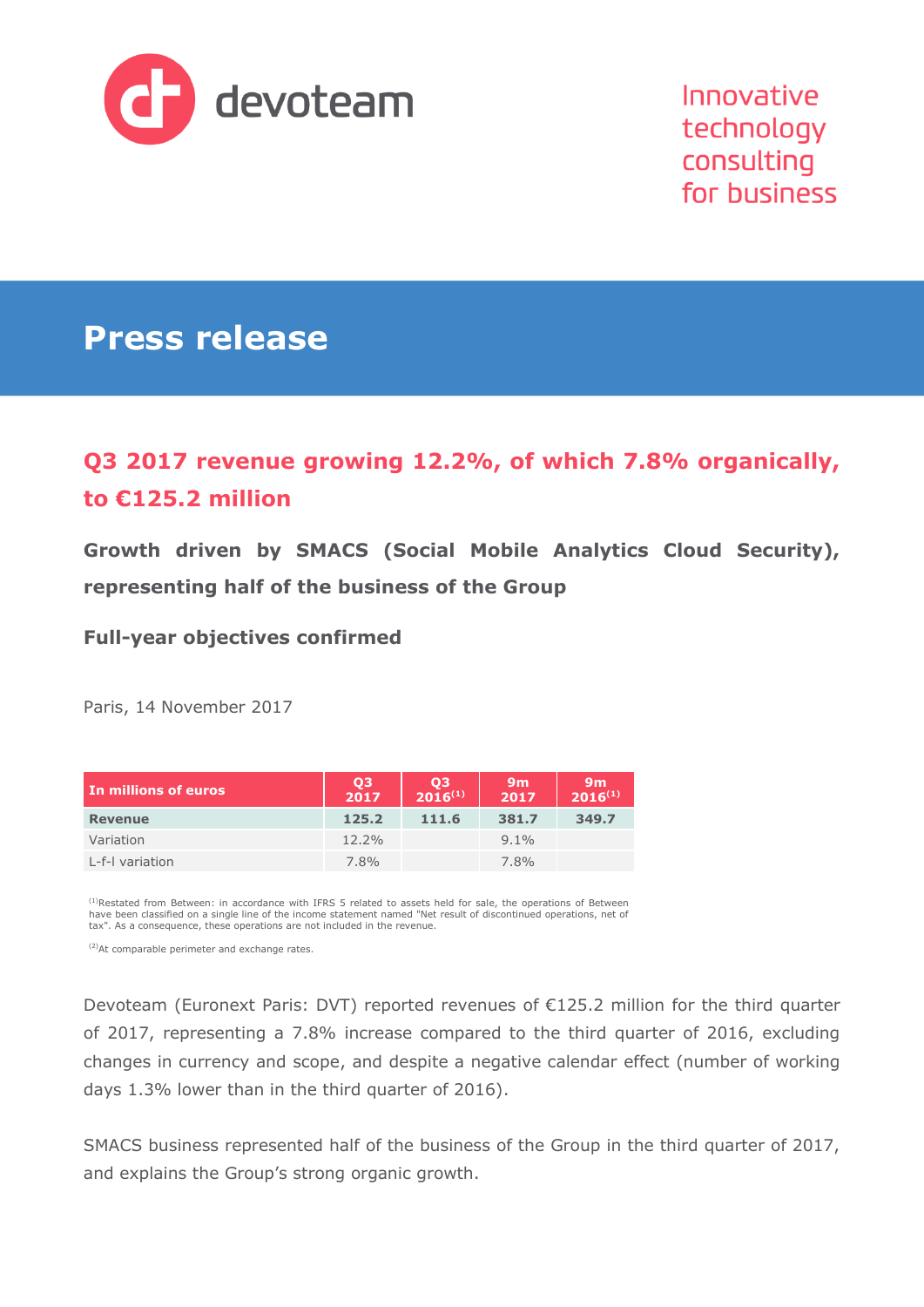At current exchange rates and perimeter, consolidated revenues have increased by 12.2% during the third quarter. It included negative effects of currency for 0.6 point (UAE dirham and Turkish lira, mainly). The integration of TMNS as of 1 July 2017 had a positive impact of 5 points on the growth of the quarter with a contribution of  $\epsilon$ 5.4 million to the consolidated revenues during the third quarter of 2017.

## **Analysis of Q3 2017 revenue by region**

**France** reported revenues of €61.4 million in the third quarter of 2017, growing 12.9% year-on-year, and driven by the Security, Cloud and Google activities.

At constant scope and exchange rates, the revenue of the **Northern Europe & Benelux** region increased by 1.6%; the decrease of the Group's Telecom business in the United-Kingdom was offset by the growth of the Danish and Norwegian subsidiaries.

The **Central Europe** region achieved revenues of €14.4 million, representing an organic growth of 19.7%, as a result of a strong growth in Germany.

**Rest of the world** generated revenues of €17.1 million, decreasing 6.5% organically compared to the third quarter of 2016. Last year, the region benefitted from one-off revenues of €1.6 million linked to a reselling project for the medical sector in Turkey. Excluding this project, the region would have presented an organic growth of 2.4% during the third quarter; the total organic growth of the Group would also have been 1.6 point higher if restated from the same project.

### **Headcount and utilization rate**

On 30 September 2017, the Group employed 4 752 people compared to 4 422 people on 30 June 2017. The acquisition of TMNS resulted in the integration of 202 people in the third quarter of 2017. Excluding the change in scope, the headcount pursued the growth with a net increase of 128 people, and despite a strained labour market.

The ratio of billable headcount to total headcount stood at 86.2% on 30 September 2017, compared to 85.8% on 30 June 2017.

During the third quarter of 2017, the utilization rate of internal resources improved by one point to 85.2% compared to the second quarter of 2017, and almost steady compared to the third quarter of 2016.

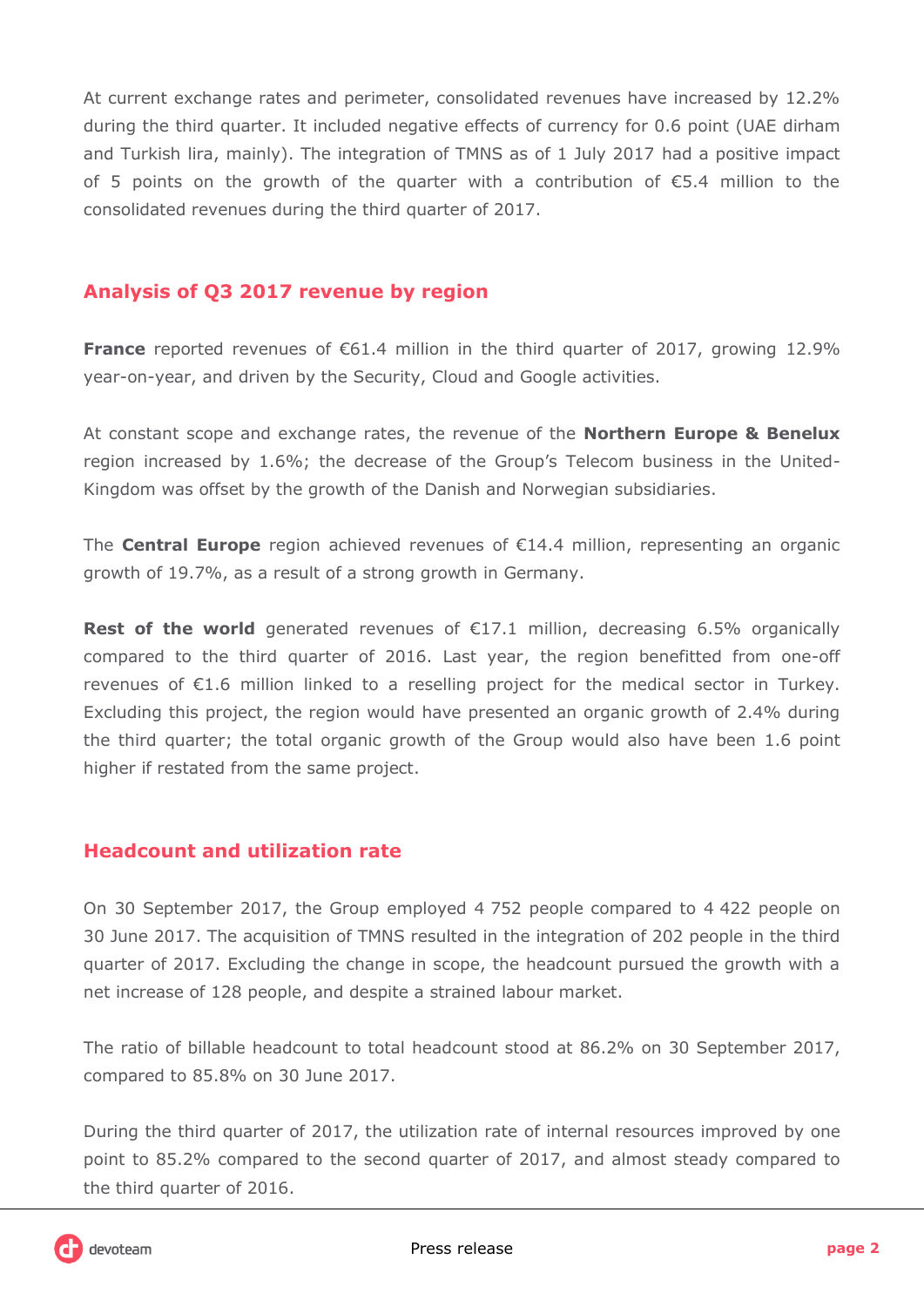## **Changes in scope**

The Group finalised the acquisition of 80% of D2SI shares, a leader in AWS Public Clould technologies in France, which is consolidated from 1 October 2017.

The disposal of control in Between should be finalized by the end of the calendar year 2017.

## **2017 outlook**

The Group confirmed the previously communicated guidance for the year 2017:

- Consolidated revenues of €530 million;
- Operating margin close to 10%.

## **Financial calendar**

| <b>Press release after market closed</b> |             |  |  |  |
|------------------------------------------|-------------|--|--|--|
| 04 2017<br>01 2018                       |             |  |  |  |
| 7 March 2018                             | 16 May 2018 |  |  |  |

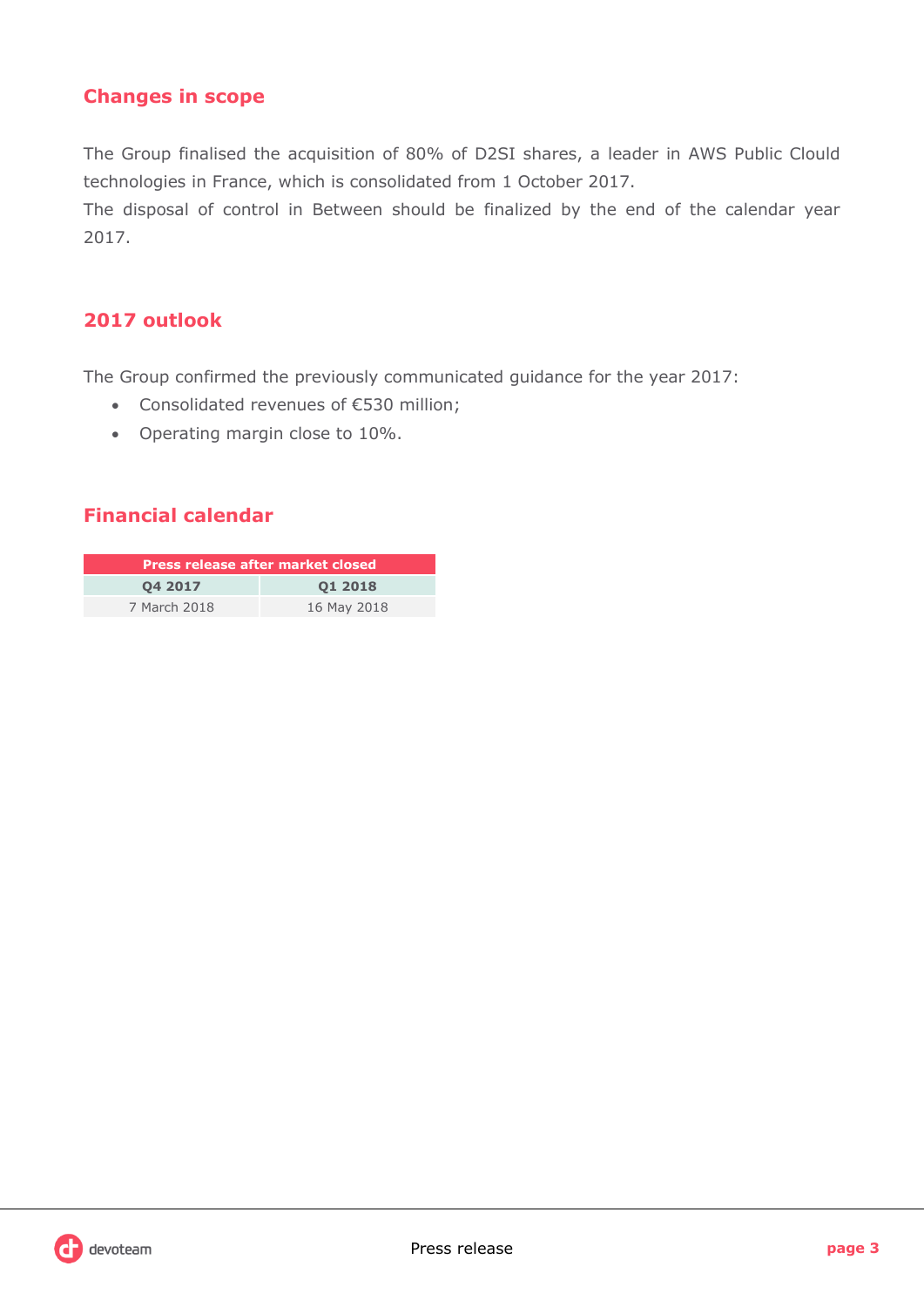## **Appendix**

## **Contribution of the regions to the revenue**

| In millions of euros                 | Q3 2017 | Q3 2016<br>restated | 9m 2017 | $9m$ 2016<br>restated |
|--------------------------------------|---------|---------------------|---------|-----------------------|
| <b>France</b>                        | 61.4    | 54.4                | 193.7   | 169.3                 |
| Variation                            | 12.9%   |                     | 14.4%   |                       |
| L-f-I variation                      | 12.9%   |                     | 14.4%   |                       |
| <b>Northern Europe &amp; Benelux</b> | 32.0    | 26.3                | 93.8    | 84.7                  |
| Variation                            | 21.8%   |                     | 10.7%   |                       |
| L-f-I variation                      | 1.6%    |                     | 1.7%    |                       |
| <b>Central Europe</b>                | 14.4    | 12.0                | 42.3    | 34.7                  |
| Variation                            | 20.0%   |                     | 21.7%   |                       |
| L-f-I variation                      | 19.7%   |                     | 16.1%   |                       |
| <b>Rest of the world</b>             | 17.1    | 19.0                | 52.2    | 57.0                  |
| Variation                            | $-9.8%$ |                     | $-8.5%$ |                       |
| L-f-I variation                      | $-6.5%$ |                     | $-7.4%$ |                       |
| <b>Corporate &amp; other</b>         | 0.1     | (0.2)               | (0.3)   | (0.3)                 |
| <b>Divestments</b>                   |         | 0.0                 |         | 4.2                   |
| <b>Total</b>                         | 125.2   | 111.6               | 381.7   | 349.7                 |
| Variation                            | 12.2%   |                     | 9.1%    |                       |
| L-f-I variation                      | 7.8%    |                     | 7.8%    |                       |

Of which impact of significant acquisitions:

| In millions of euros                                     | 03 2017 | 03 2016 | 9m 2017 | 9m 2016 |
|----------------------------------------------------------|---------|---------|---------|---------|
| <b>Northern Europe &amp; Benelux</b>                     | 5.4     |         | 8.1     |         |
| HNCO, consolidated as of 1 July 2016 (estimate)          |         |         | 1.6     |         |
| Globicon, consolidated as of 1 July 2016<br>(estimate)   |         |         | 1.1     |         |
| TMNS, consolidated as of 1 July 2017                     | 5.4     |         | 5.4     |         |
| <b>Central Europe</b>                                    |         |         | 1.9     |         |
| Q-Partners Consulting, consolidated as of 1 July<br>2016 |         |         | 1.9     |         |

### **Discontinued operation:**

| In millions of euros |            | $\vert$ Q3 2017 $\vert$ Q3 2016 $\vert$ 9m 2017 $\vert$ 9m 2016 |            |      |
|----------------------|------------|-----------------------------------------------------------------|------------|------|
| <b>Between</b>       | $\,$       | 19.2                                                            | $\,$ $\,$  | 56.5 |
| Variation            | $-100.0\%$ |                                                                 | $-100.0\%$ |      |
| L-f-I variation      | $-100.0\%$ |                                                                 | $-100.0\%$ |      |

## **Utilization rate of internal resources excluding divested entities**

| 82.9% | 85.1% | $85.5\%$ | 84.1% | 84.4% | 82.9% | $84.2\%$ | 85.2% |
|-------|-------|----------|-------|-------|-------|----------|-------|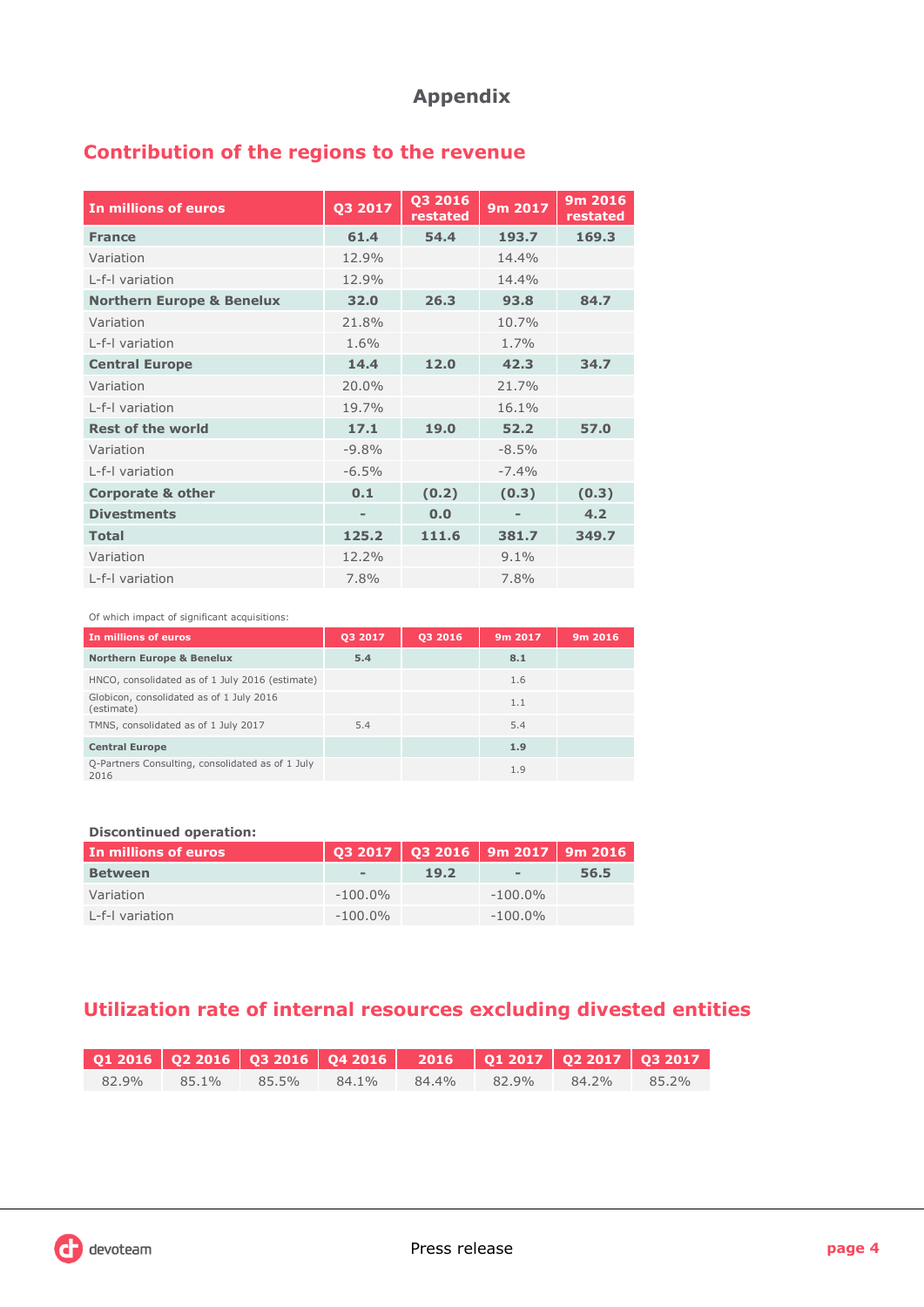## **Changes in exchange rates**

| For $C1$        | Average rate<br>9m 2017 | <b>Average rate</b><br>9m 2016 | <b>Variation</b>         |
|-----------------|-------------------------|--------------------------------|--------------------------|
| UAE dirham      | 4.091                   | 4.099                          | 0.2%                     |
| Swiss franc     | 1.095                   | 1.095                          | $\qquad \qquad -$        |
| Czech koruna    | 26.548                  | 27.035                         | 1.8%                     |
| Danish krone    | 7.437                   | 7.447                          | 0.1%                     |
| Algerian dinar  | 122.676                 | 121.737                        | $-0.8%$                  |
| Pound sterling  | 0.873                   | 0.803                          | $-8.1\%$                 |
| Moroccan dirham | 10.893                  | 10.883                         | $-0.1\%$                 |
| Mexican peso    | 21,009                  | 20.414                         | $-2.8%$                  |
| Norwegian krone | 9.236                   | 9.380                          | 1.6%                     |
| Zloty           | 4.265                   | 4.358                          | $2.2\%$                  |
| Serbian dinar   | 122.108                 | 122.108                        | $\overline{\phantom{0}}$ |
| Tunisian dinar  | 2.651                   | 2.348                          | $-11.4%$                 |
| Turkish lira    | 4.003                   | 3.276                          | $-18.2%$                 |
| US dollar       | 1.114                   | 1.116                          | 0.2%                     |

## **Glossary**

Restated: restated from Between, in accordance with IFRS 5 "Non current assets held for sale and discontinued operations" which requires the net profits and losses of the activity to be presented as "Net result of discontinued operations, net of tax" in the consolidated income statement.

Between is a Dutch subsidiary specializing in "sourcing" of IT professionals.

France: French operations.

Northern Europe & Benelux: Belgium, Denmark, United-Kingdom, Luxembourg, Netherlands including TMNS in Switzerland, Germany and Serbia, and Norway excluding divested activities.

Central Europe: Austria, Czech Republic, Germany and Poland.

Rest of the world: Middle East, Algeria, Spain, Italy, Morocco, Mexico, Panama, Tunisia and Turkey.

Corporate & other: headquarter activities which cannot be allocated directly to the operational regions.

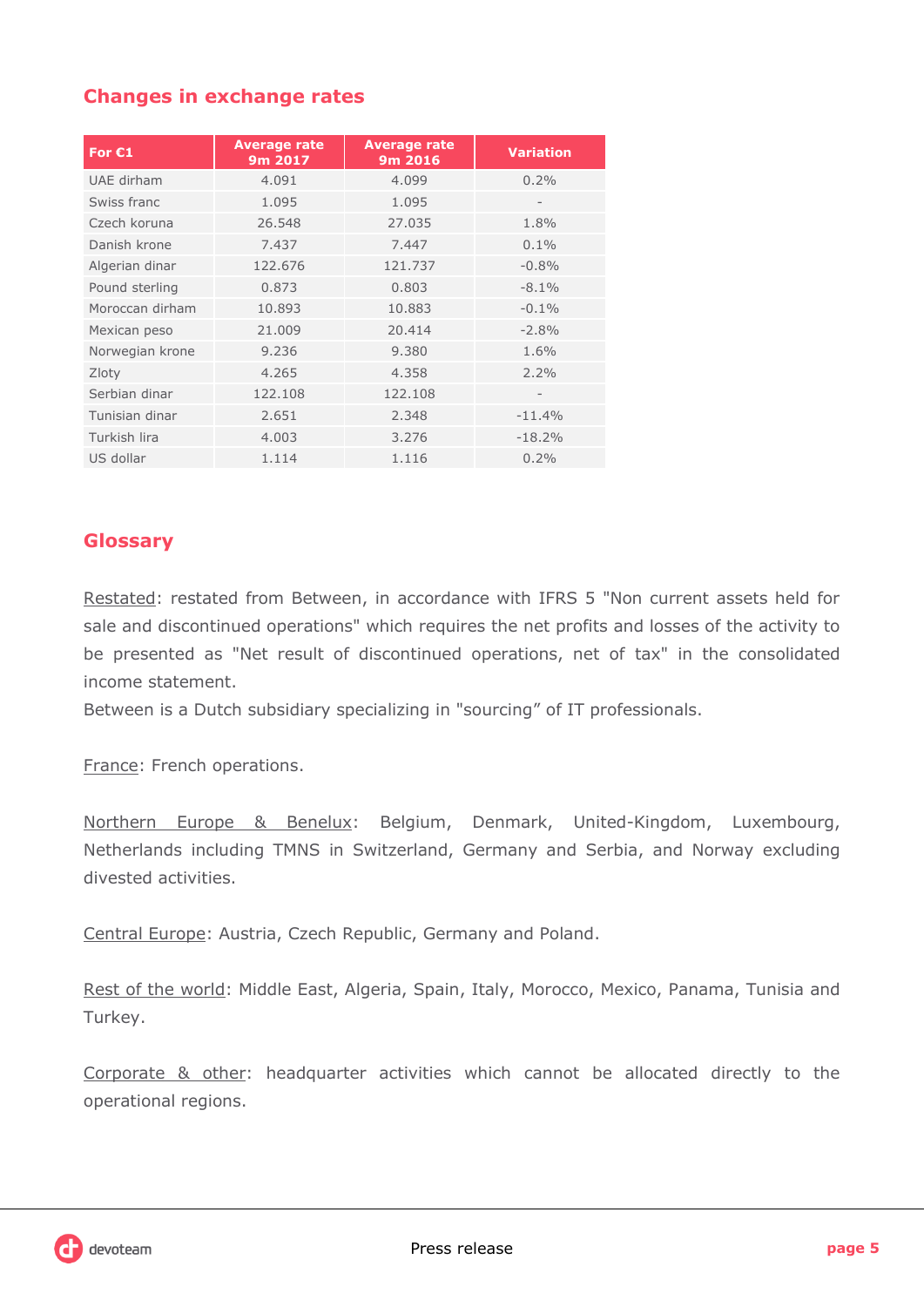Divestments or divested entities: in 2016, divested activities include Grimstad activities in Norway, deconsolidated as of 1 May 2016, and Devoteam Genesis, deconsolidated as of 1 July 2016.

Revenue and group contribution: the revenue of a region is the contributive revenue and is defined as the total revenue (internal and external) of the region minus the costs of internal subcontracting. It reflects the contribution of the region to the revenue of the Group produced with own resources. The sum of the contributions of the regions corresponds to the consolidated revenue of the Group.

Operating margin: current operating result excluding the cost of share-based payments and the amortization of intangible assets resulting from acquisitions.

Like-for-like or l-f-l variation: variation at comparable perimeter and exchange rates.

Utilization rate of resources: number of working days of billable employees that were billed to a client compared to the total number of available days excluding holidays.

SMACS: Social Mobile Analytics Cloud Security.